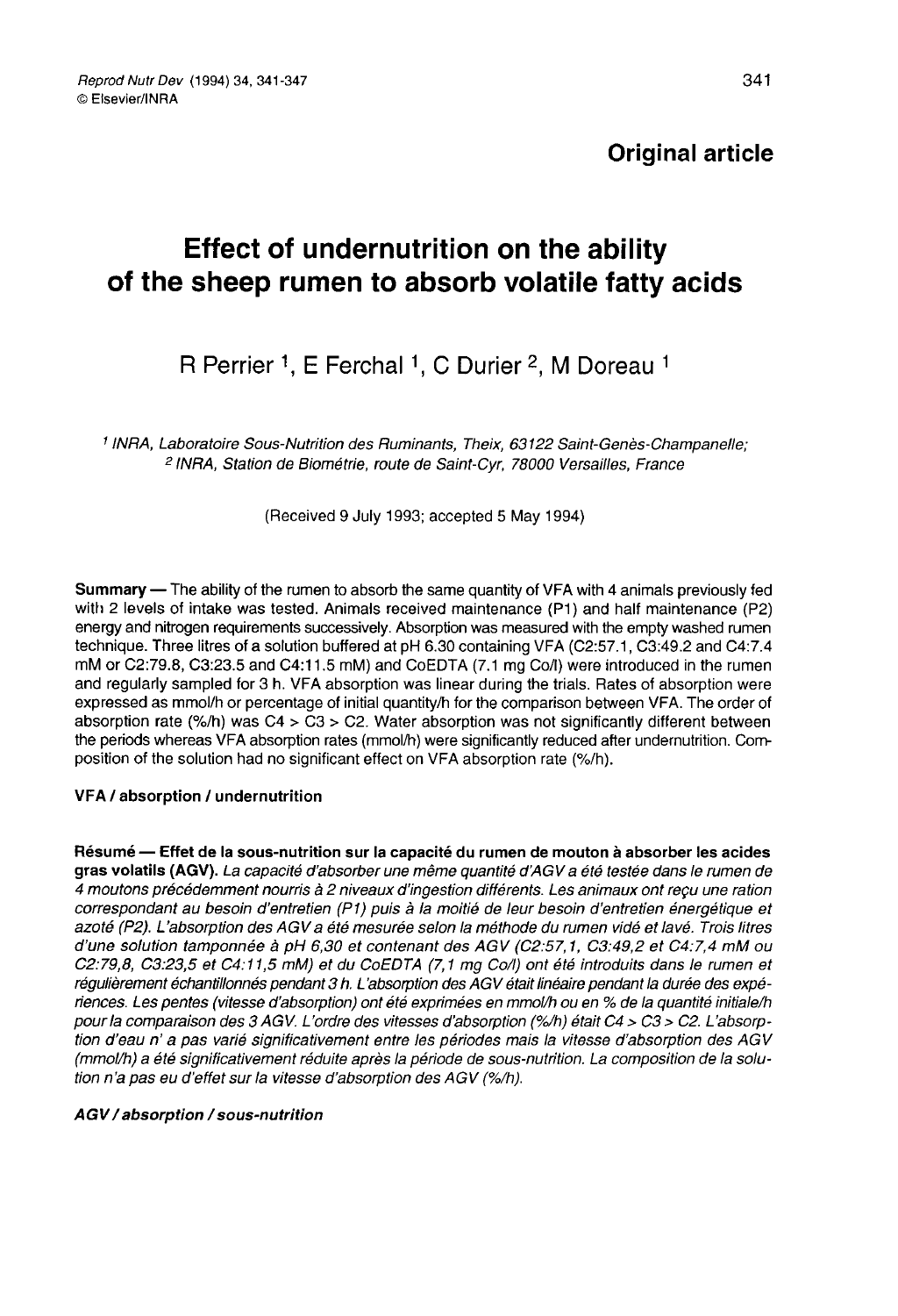## INTRODUCTION

More than 80% of the VFA produced in the rumen is absorbed through the rumen wall (Bergman, 1990). The rumen epithelium is continuously renewed; dead cells are carried away by the rough feeds and new cells grow to replace them. The characteristics of this epithelium are not constant however; Fell and Weekes (1975) suggested that level of intake may be positively related to the development of the rumen epithelium. Drouillard et al (1991) showed that undernutrition reduced liver, stomach and intestine weights of lambs, and Burrin et al (1992) indicated that an increase in the level of feeding resulted in a higher hypertrophy of the gut cells. Sakata and Yajima (1984) showed that loads of VFA increased the cell proliferation. When undernourished, an animal develops a new digestive strategy. It is known that the digestibility of a diet increases if the intake is lower, as the feeds remain longer in the digestive tract (Blaxter et al, 1956; Doreau et al, 1986). As rumen epithelium characteristics vary, it could be of interest to check if its ability to absorb VFA varies during undernutrition. To eliminate the effect of the feed intake (increase of the retention time and VFA concentrations) we have chosen to test the ability of the rumen wall to absorb an equal quantity of VFA with animals previously fed 2 different levels. Two VFA compositions were tested in order to prove a possible interaction between the absorption of the 3 VFA.

## MATERIALS AND METHODS

#### Animals and diet

Four adult sheep (mean weight:  $64 \pm 6$  kg) were paired into 2 groups of 2 animals. They were fitted with a large ruminal cannula (diameter 75 mm) made of polyamide and polyvinyl chloride

(Synthesia, Nogent-sur-Marne, France) and with a T-shaped cannula made of plastisol (Synthesia) placed at the abomasum. Surgery was performed in a sterile environment under general anaesthesia (Halothane, ICI pharma-Vétérinaire, Paris, France). Sheep received antibiotic treatment during the 4 days following surgery. They were fed a second-cut meadow hay (organic matter (OM) 893; crude protein (CP) 138; acid detergent fibre (ADF) 320; neutral detergent fibre (NDF) 523; crude fibre (CF) 234 g/kg dry matter (DM); digestible energy 3 587 kcal/kg DM). The experiment comprised of 2 successive periods of 4 weeks. During the period P1, the animals received quantities of hay corresponding to maintenance energy and nitrogen requirements (46 g/kg W0.75/d, level of feeding = 1) then during P2, weeks. During the period P1, the animals received<br>quantities of hay corresponding to maintenance<br>energy and nitrogen requirements (46 g/kg<br>W<sup>0.75</sup>/d, level of feeding = 1) then during P2,<br>quantities of hay were abruptly re (half maintenance energy and nitrogen require-<br>ments. 23  $q/kq$  W<sup>0.75</sup>/d, level of feeding = 0.5).  $W^{0.75}/d$ , level of feeding = 1) then during P:<br>quantities of hay were abruptly reduced by ha<br>(half maintenance energy and nitrogen requir<br>ments, 23 g/kg W<sup>0.75</sup>/d, level of feeding = 0.5).

#### Absorption trials

Absorption of VFA was measured on both animals one day a week during P1 and at the end of P2 by a temporarily isolated rumen technique, as described by Gäbel and Martens (1986). On the days of measurement, absorption was measured once or twice when possible. The total number of trials was 6 or 7 for each animal (4 trials during P1; and 2 or 3 trials at the end of P2). A meal was offered once a day at 9 am. On the day of the measurement, a meal was offered at 7 am. The sheep rumens were emptied and washed with a warm saline solution. Rumen content was kept at 39°C and returned to the rumen at the end of the trial. Three litres of a test solution containing VFA and CoEDTA were introduced in the rumen and sampled regularly. The composition of solutions was different for the 2 groups (table I). Saliva was continuously removed by a saliva collector introduced in the oesophagus and was directed into the abomasum. The solution in the rumen was continuously gassed with  $CO<sub>2</sub>$ .

#### Preliminary trial

A 4-h preliminary trial was performed before P1 with one of the sheep fed ad libitum, in order to determine if the VFA concentration decrease was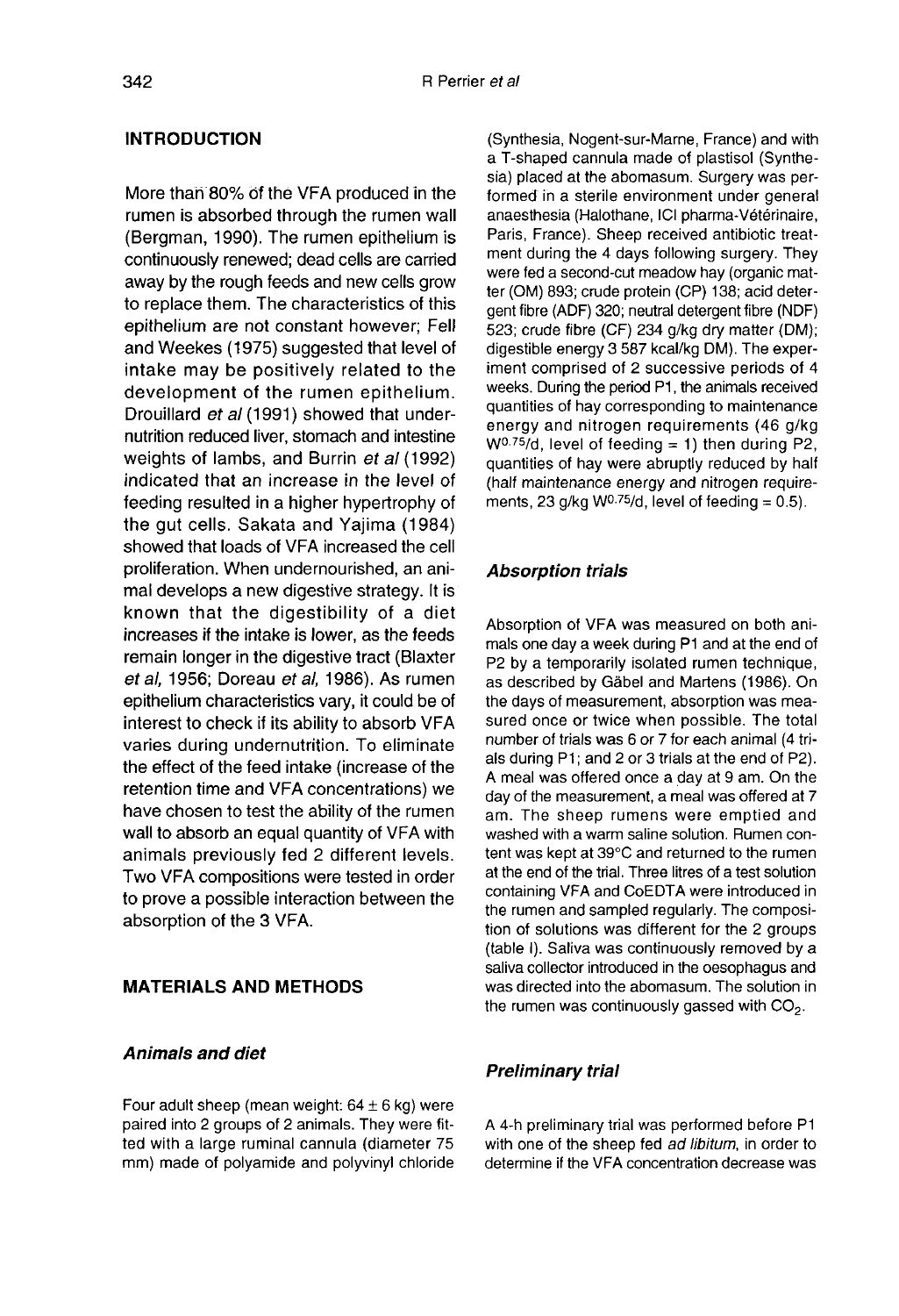|  |  | <b>Table I.</b> Characteristics of the test solutions. |
|--|--|--------------------------------------------------------|
|--|--|--------------------------------------------------------|

| Component                                                                                                                                             | Mean concentrations    |                                                       |  |
|-------------------------------------------------------------------------------------------------------------------------------------------------------|------------------------|-------------------------------------------------------|--|
|                                                                                                                                                       | Solution 1             | Solution 2                                            |  |
| Acetic acid (mM)<br>Propionic acid (mM)<br>Butyric acid (mM)<br>CoEDTA (mg Co/l)<br>NaHCO <sub>3</sub> (g/l)<br>KHCO <sub>3</sub> (q/l)<br>NaCl (g/l) | 57.09<br>49.20<br>7.43 | 79.80<br>23.50<br>11.55<br>7.06<br>8.5<br>4.4<br>0. R |  |
| Mean pH<br>Osmotic pressure (mOsm/l)                                                                                                                  |                        | 6.30<br>313                                           |  |

linear. Results showed that the VFA concentration presented an erratic pattern for the first 30 min revealing that equilibrium was not achieved. However after this time, linearity occurred for at least 3 h (fig 1). During the 4th hour, the VFA absorption rate slowly decreased. The next absorption tests were then performed for 3 h only.

## Volume determination

On the hypothesis that the quantity of CoEDTA present at the beginning of the trial in the test solution remained constant throughout the trial,



Time after introduction of the solution in the rumen (min)

Fig 1. VFA concentration in the rumen showed a decrease after the first few minutes then an increase. A linear decrease then appeared until 3 h after the beginning of the trial.

variations of the CoEDTA concentration gave an estimation of the volume variations due to water movements across rumen epithelium and then of the rumen water volume at each sampling. This calculated volume was a good estimation of the true volume measured by aspiration at the end of the trial if, in addition, the losses of volume due to sampling were taken into account. Water absorption was then calculated as the variation of the liquid volume between 2 sample times.

### **Digestibility**

The digestibilities of dry matter and organic matter of the hay were measured by total collection of faeces for 5 d in each period. Dry matter and ash content of feed and faeces were determined by weighing a sample residue after 48 h at 80°C and 6 h at 550°C, respectively, in order to calculate dry and organic matter digestibilities.

#### Sampling and chemical analyses

The test solution was sampled before its introduction in the rumen, then approximately every 30 min for 2-3 h. The volume of the samples was 15 ml, in which the pH was immediately measured; 5 ml was kept for VFA determination, to which 0.5 ml orthophosphoric acid (5% VN) was added as a preservative, and 8 ml was kept for CoEDTA determination. Samples were centrifuged at 4 900 g for 15 min. Samples for VFA analysis were filtered then VFA concentrations were determined by gas-liquid chromatography with isocaproic acid used as the internal standard. CoEDTA was analysed by atomic absorption spectrophotometry (Udén et al, 1980).

#### Calculations

Calculations were performed using the results of the 26 absorption trials. Calculated liquid volume and VFA concentrations in the rumen allowed the amounts of VFA present in the rumen at each sampling time to be quantified. Quantity of VFA absorbed was then calculated as the difference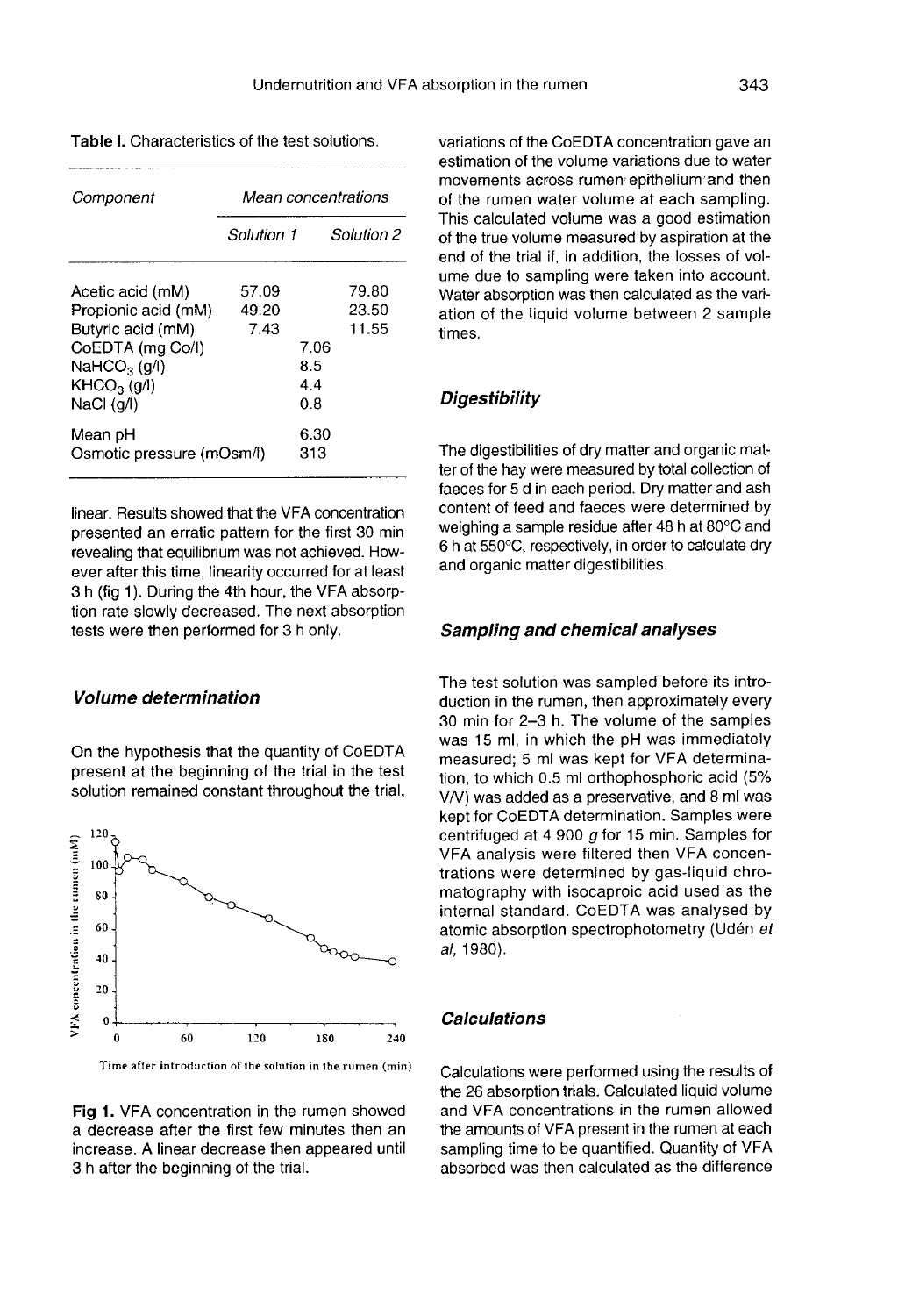between the initial VFA quantities in the rumen and the VFA quantities in the rumen at each sampling time.

#### Statistical analysis

Absorption of acetic, propionic and butyric acids was tested for regression against time for the 26 trials. As equilibrium of the VFA concentration was not reached before the first 30 min, the following values of the absorption were dependent on the amplitude of this phenomenon. The intercept of the regression was then considered as being of questionable interest. The 26 values of the slopes and the VFA concentrations were tested according to a split-plot design using the GLM procedure of SAS (1985), specifying the animal (nested in the composition), the previous level of intake, the composition of the test solution and the interaction between level and composition as the main effects. The effect of the composition of the test solution and the interaction between level and composition were tested specifying the animal effect nested in the composition as an error term. The pH and volume were tested following the same model except that time was added to the parameters specified as main effects.

Rates of absorption (mmol/h) were defined as the slopes of the regressions. Rates of absorption expressed as a percentage of the initial quantity absorbed per min (%/min) were also calculated in order to compare the absorption of the individual VFA.

## RESULTS

### **Digestibilities**

The digestibilities of DM during P1 and P2 were 71.8 and 76.3%, respectively, whereas the digestibilities of OM were 76.6 and 77.6% during P1 and P2, respectively.

## Liquid volume and water absorption

Liquid volume in the rumen did not vary significantly during the trials. It was not signif-

icantly different between the animals or between the 2 compositions, but was significantly highefwith level-1 than with level 0.5 (mean volume 3.11 vs 2.98 I).

Water absorption was not influenced by time, animals, level of feeding or composition.

## pH of the samples, VFA concentration values

The mean initial pH was 6.30. The mean increase at the second sample (30 min) was 0.6 pH units. The pH then linearly increased overall by 0.11 pH units per hour. No difference in the pH was found in the compositions.

The concentrations of individual VFA in the rumen varied with the composition of the solution, but total VFA concentration was independent of the composition. Interaction between level of feeding and composition was not significant at any point.

## VFA absorption

Rates of absorption (mmol/h) were significantly lower at 0.5 level of feeding in comparison with level 1 for acetic, propionic, butyric acids and total VFA  $(P < 0.01)$  (table II). Comparisons of the absorption rates as a percentage of the initial quantity absorbed per hour showed that the absorption order was  $C4 > C3 > C2$  ( $P < 0.001$ ) at level 1 (19.93, 18.24 and 16.51%/h for butyric, propionic and acetic acids, respectively) and  $C4 = C3 > C2$  at level 0.5 (14.90, 14.30 and 12.47%/h for butyric, propionic and acetic acids, respectively). The rate of absorption of butyric acid was significantly higher with composition 2 than with composition 1, but only when it is expressed as mmol/h (6.93 vs 3.61 mmol/h,  $P < 0.05$ ) and not when expressed as a percentage of initial/h (18%/h). The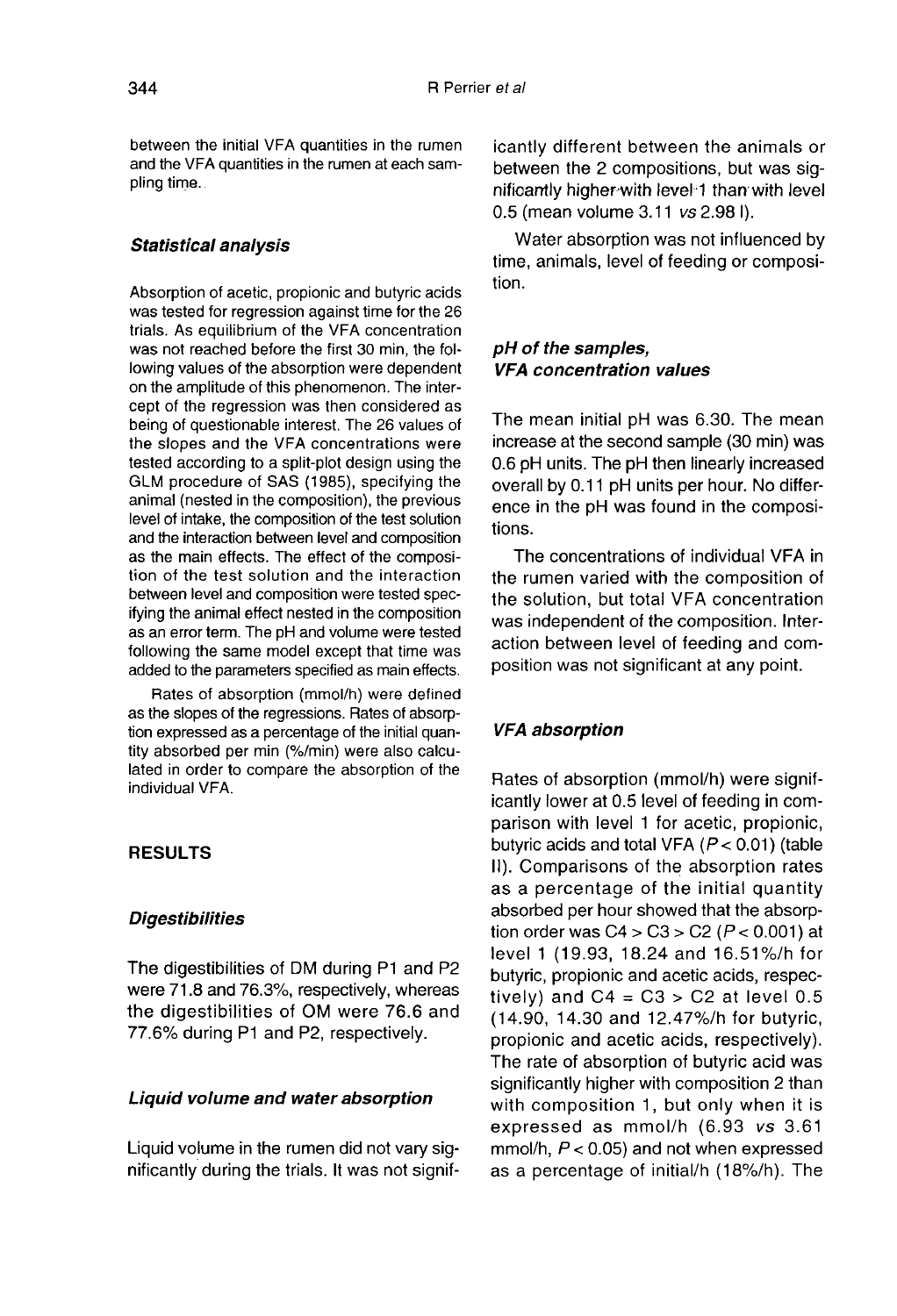| Solution       |                                                                                                                                                | Absorption rate (mmol/h)                                                         |                                                                                                                                                                                 |
|----------------|------------------------------------------------------------------------------------------------------------------------------------------------|----------------------------------------------------------------------------------|---------------------------------------------------------------------------------------------------------------------------------------------------------------------------------|
|                |                                                                                                                                                | Level 1                                                                          | Level 0.5                                                                                                                                                                       |
|                |                                                                                                                                                |                                                                                  |                                                                                                                                                                                 |
| 1              | Animal 1                                                                                                                                       | $23.90 \pm 9.92$                                                                 | $8.98 \pm 4.92$                                                                                                                                                                 |
| 1              | Animal 2                                                                                                                                       | $31.85 \pm 3.89$                                                                 | $21.42 \pm 1.50$                                                                                                                                                                |
|                | Animal 3                                                                                                                                       | $42.34 \pm 5.75$                                                                 | $25.65 \pm 9.46$                                                                                                                                                                |
| $\overline{c}$ | Animal 4                                                                                                                                       | $44.40 \pm 15.13$                                                                | $40.79 \pm 7.68$                                                                                                                                                                |
|                |                                                                                                                                                |                                                                                  |                                                                                                                                                                                 |
|                | Animal 1                                                                                                                                       | $22.10 \pm 8.45$                                                                 | $10.07 \pm 3.25$                                                                                                                                                                |
|                | Animal 2                                                                                                                                       |                                                                                  | $19.08 \pm 3.32$                                                                                                                                                                |
|                | Animal 3                                                                                                                                       |                                                                                  | $8.66 \pm 2.70$                                                                                                                                                                 |
|                | Animal 4                                                                                                                                       | $14.91 \pm 4.83$                                                                 | $14.01 \pm 1.76$                                                                                                                                                                |
|                |                                                                                                                                                |                                                                                  |                                                                                                                                                                                 |
|                |                                                                                                                                                |                                                                                  | $2.14 \pm 0.14$                                                                                                                                                                 |
|                |                                                                                                                                                |                                                                                  | $2.72 \pm 1.01$                                                                                                                                                                 |
|                |                                                                                                                                                |                                                                                  | $4.57 \pm 1.16$                                                                                                                                                                 |
| $\overline{c}$ | Animal 4                                                                                                                                       | $7.96 \pm 2.29$                                                                  | $6.85 \pm 0.41$                                                                                                                                                                 |
|                |                                                                                                                                                |                                                                                  |                                                                                                                                                                                 |
|                |                                                                                                                                                |                                                                                  | $21.18 \pm 8.03$                                                                                                                                                                |
|                |                                                                                                                                                |                                                                                  | $43.22 \pm 5.83$                                                                                                                                                                |
|                |                                                                                                                                                |                                                                                  |                                                                                                                                                                                 |
|                |                                                                                                                                                |                                                                                  | $38.89 \pm 13.29$                                                                                                                                                               |
|                |                                                                                                                                                |                                                                                  | $61.65 \pm 9.84$                                                                                                                                                                |
|                | $\overline{\mathbf{c}}$<br>1<br>1<br>$\frac{2}{2}$<br>1<br>1<br>$\overline{\mathbf{c}}$<br>1<br>1<br>$\overline{\mathbf{c}}$<br>$\overline{c}$ | Animal 1<br>Animal 2<br>Animal 3<br>Animal 1<br>Animal 2<br>Animal 3<br>Animal 4 | $29.47 \pm 2.08$<br>$14.04 \pm 1.55$<br>$3.70 \pm 1.32$<br>$4.69 \pm 0.04$<br>$7.74 \pm 0.57$<br>$49.70 \pm 19.68$<br>$66.01 \pm 5.90$<br>$64.12 \pm 7.78$<br>$67.28 \pm 22.24$ |

Table II. Absorption rates of the 3 VFA.

interaction between level of feeding and composition was never significant.

### **DISCUSSION**

The rate of VFA absorption found in P1 represents only 45% of the absorption rate found by Perrier and Doreau (1994) with the same compositions of solution intragastrically infused at maintenance level. This difference might be explained by the increase of the pH during the experiment, which does not occur in intragastrically fed animals, as the VFA are continuously renewed in the rumen. In intragastrically fed animals this difference is probably due to the higher liquid volume, whose contact with the rumen wall resulted in a higher absorption surface than in the present experiment.

The significant effect of the solution composition on the absorption rate of butyric acid can be explained by the difference in concentration of the acid, which was approximately 7% of the total VFA in solution 1 vs 10% in the solution 2. This was confirmed by the non-significant effect of the composition when the absorption rates are expressed as percentages. The non-significant effect of the composition on the absorption rates of acetic and propionic acid (mmol/h) was therefore surprising, but can probably be explained by the response variation between animals. Indeed acetic and propionic acid absorption rates tended to be higher with the compositions in which acetic and propionic acid parts were higher (solution 2 for acetic acid, solution 1 for propionic acid). In intragastrically fed animals, Perrier and Doreau (1994) found differences in VFA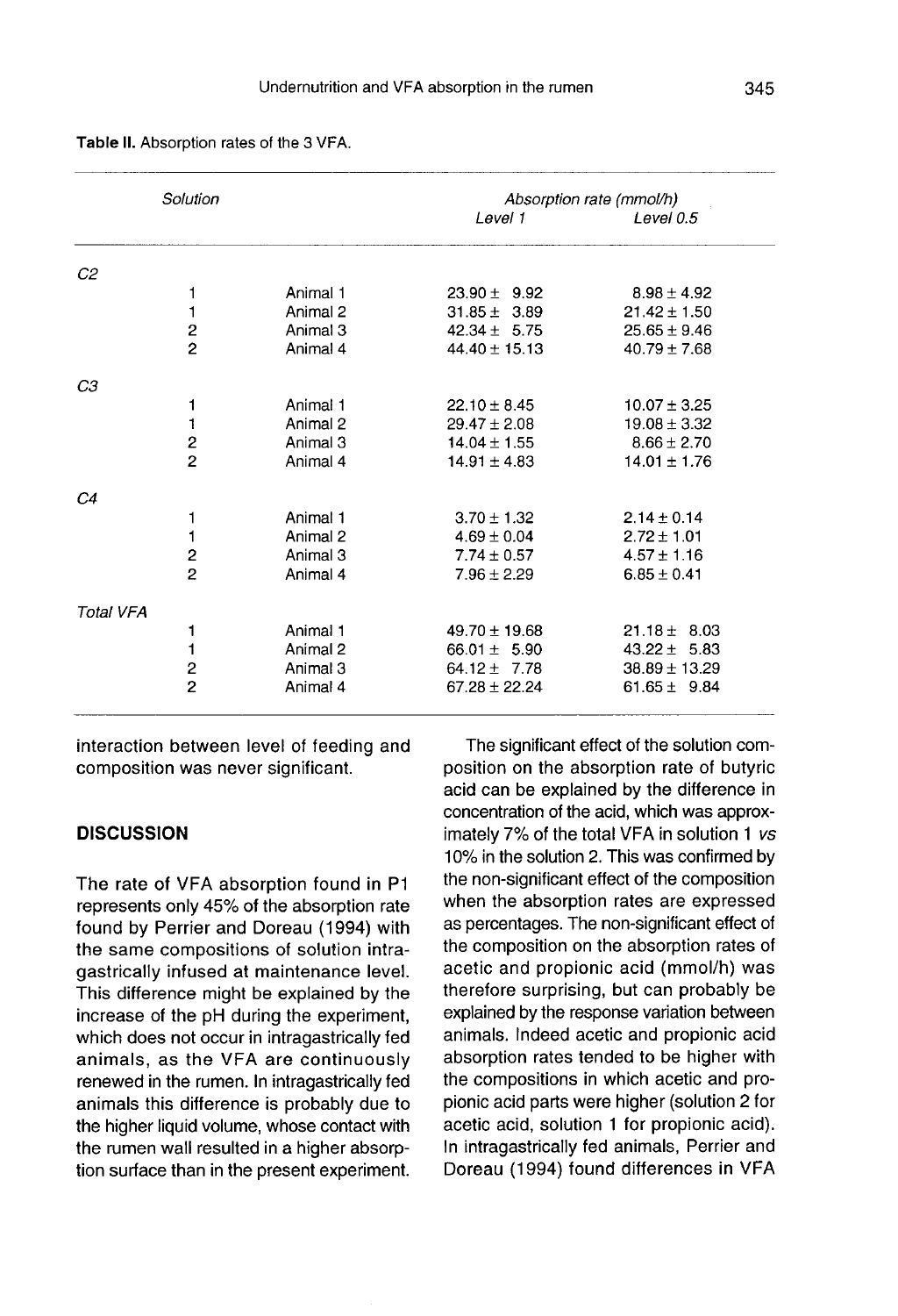absorption rates (%/h) when the composition varied. However this difference was mainly due to variation of the water absorption to which the VFA absorption was related, probably via the osmolarity. It is therefore logical not to find different absorption rates (%/h) according to the composition in this 'experiment, where water absorption was not significantly influenced by the composition. Water absorption did not differ between P1 and P2 either. In the same way, Holtenius and Dahlborn (1990) reported that net water absorption during food deprivation depended on the composition of rumen fluid, particularly the VFA concentration, but that net water absorption was independent of the nutritional status of the animal.

The VFA absorption rates were lower after 4 weeks of undernutrition. As the composition of the test solution was identical irrespective of the previous level of feeding, only the nutritional status of the animal could explain this difference. However, the extent of this result varies between the animals, as total VFA absorption rate after undernutrition was 43, 65, 61 and 92% of the control (level 1) for animals 1, 2, 3 and 4 respectively (table II). Many factors may have an effect on VFA absorption: epithelial cell metabolic activity, number of cells, and epithelial blood flow, etc. During undernutrition, portal and hepatic blood flows have been shown to decrease (Ortigues et al, 1993) as with fasted animals (Kelly et al, 1993). It is therefore likely that during P2, epithelial blood flow was lower than during P1. Blood flow has a positive effect on rumen cell growth (Fell and Weekes, 1975) and absorption (Kohn et al, 1993). Sakata and Tamate (1979) reported that mitotic activity of the rumen epithelium was depressed by fasting. Moreover, the decrease in the total metabolic activity of the gut, due to the decrease in the gut tissue weight, has often been reported during undernutrition (Ortigues, 1991). This could

also account for the lowering of the VFA<br>absorption. All of these results may explain a lower VFA absorption capacity during P2.

The order in the rates of absorption expressed as a percentage of the initial quantity during  $P1 (C4 > C3 > C2)$  was in agreement with the results of different authors, particularly Stevens (1970). The non-significant difference between the absorption rate of propionic and butyric acids during P2 showed that the decrease in absorption rate of butyric acid after undemutrition was greater than for the other acids. It is generally assumed that difference of absorption rates of the 3 VFA may be due to the different metabolisation rates of the VFA by the rumen wall (Stevens and Stettler, 1966). It could then be postulated that undernutrition altered the metabolism of the butyrate more than the metabolism of the other acids.

Using the same technique as in this experiment, Gäbel et al (1993) described a 43-56% decrease in the VFA absorption of sheep deprived of food for 2 d. They concluded with the hypothesis that longer undernutrition may stimulate adaptation of the absorption. The present study showed that 1 month undernutrition at half maintenance was not long enough for such adaptative changes to take place, except maybe for one of the animals, whose difference in absorption rates between level 1 and 0.5 was low (animal 4, table II). The next step in this study should therefore be to test VFA absorption throughout the undernutrition period instead of only testing it at the end, and to describe the evolution in VFA absorption ability during an undernutrition period.

## ACKNOWLEDGMENTS

The authors thank J Fléchet for making the saliva collector, the staff of Les Cèdres for animal care and helpful assistance during the experiment, J Chabrot for the VFA analysis and R Lefaivre for technical assistance.